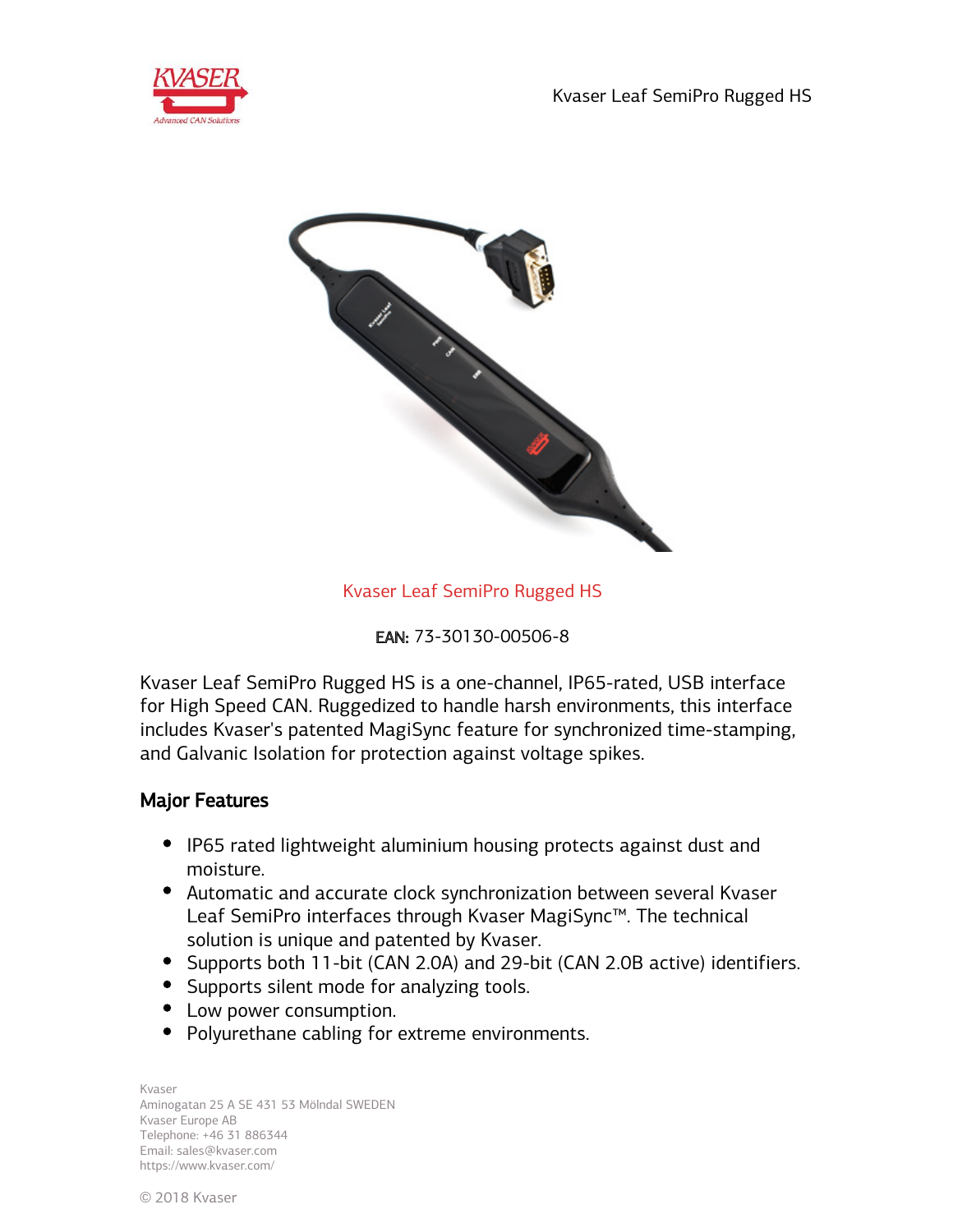

- Galvanic isolation of the CAN bus driver stage to protect the hardware.
- Equipped with a 110 cm (44 in.) long USB cable and a 30 cm (12 in.) long CAN cable.
- Interfaces the CAN bus with a 9-pin D-SUB connector.
- Designed for USB 2.0, backward compliant with USB 1.1.
- Quick and easy Plug-and-Play installation.

# **Warranty**

2-Year Warranty. See our General Conditions and Policies for details.

# Support

• Fee Technical Support on all products available by contacting support@ kvaser.com.

# **Software**

- Documentation, software and drivers can be downloaded for free at www.kvaser.com/downloads.
- Kvaser CANLIB SDK is a free resource that includes everything you need to develop software for the Kvaser CAN interfaces. Includes full documentation and many program samples, written in C, C++, C#, Delphi, and Visual Basic.
- All Kvaser CAN interface boards share a common software API. Programs written for one interface type will run without modifications on the other interface types!
- J2534 Application Programming Interface available.
- RP1210A Application Programming Interface available.
- On-line documentation in Windows HTML-Help and Adobe Acrobat format.

Kvaser Aminogatan 25 A SE 431 53 Mölndal SWEDEN Kvaser Europe AB Telephone: +46 31 886344 Email: sales@kvaser.com https://www.kvaser.com/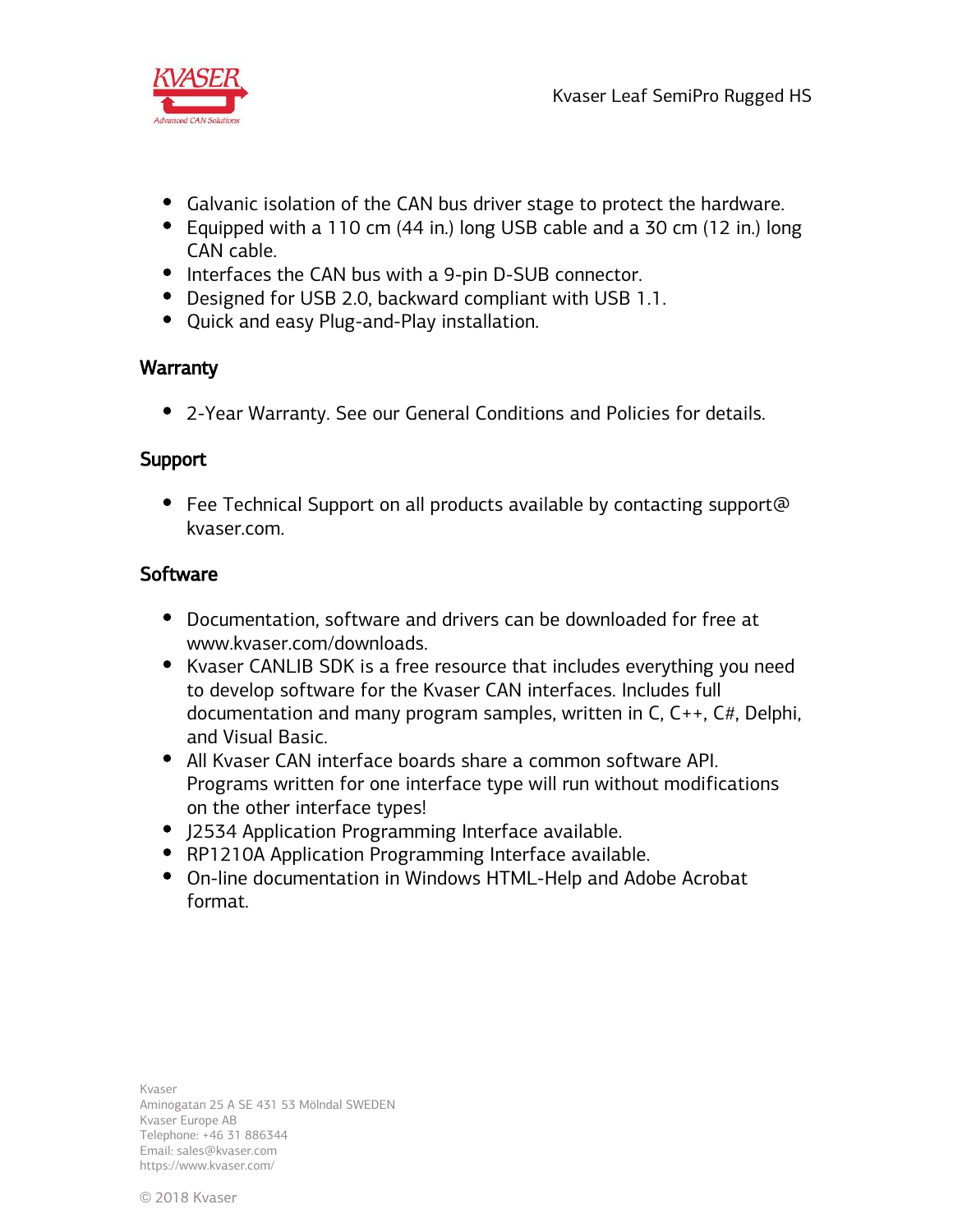

| <b>STATUS</b>                   | Active                                         |
|---------------------------------|------------------------------------------------|
| SOUND                           | No                                             |
| WIDTH (MM)                      | 30                                             |
| TIMESTAMP RESOLUTION (US)       | 25                                             |
| <b>CLOCK SYNC</b>               | Yes                                            |
| ON-BOARD RX BUFFER              | No                                             |
| <b>ERROR FRAME GENERATION</b>   | Yes                                            |
| <b>RUGGED</b>                   | Yes                                            |
| MINIMUM BITRATE (KBPS)          | 5                                              |
| <b>EMBEDDED SCRIPT</b>          | No                                             |
| <b>CB BOARD</b>                 | No                                             |
| MAXIMUM BITRATE (KBPS)          | 1000                                           |
| OPERATING SYSTEM                | Win 10, Win Vista, Linux, Win 8, Win 7, Win XP |
| <b>CASING MATERIAL</b>          |                                                |
| <b>CURRENT CONSUMPTION</b>      | Typical 70mA                                   |
| SILENT MODE                     | Yes                                            |
| HEIGHT (MM)                     | 20                                             |
| MSGRATE TX MAX                  | 15000                                          |
| CAN FD                          | No                                             |
| PC INTERFACE                    | <b>USB</b>                                     |
| ERROR FRAME GENERATION          | Yes                                            |
| <b>SILENT MODE</b>              | Yes                                            |
| API, LICENCED                   |                                                |
| OPERATING TEMPERATURE RANGE (C) | -40.00 to 85.00                                |
| OPERATING TEMPERATURE RANGE (C) | -40.00 to 85.00                                |
| <b>ERROR FRAME DETECTION</b>    | Yes                                            |
| ON-BOARD TX BUFFER              | Yes                                            |

### TECHNICAL DATA - KVASER LEAF SEMIPRO RUGGED HS

Kvaser

Aminogatan 25 A SE 431 53 Mölndal SWEDEN Kvaser Europe AB Telephone: +46 31 886344 Email: sales@kvaser.com https://www.kvaser.com/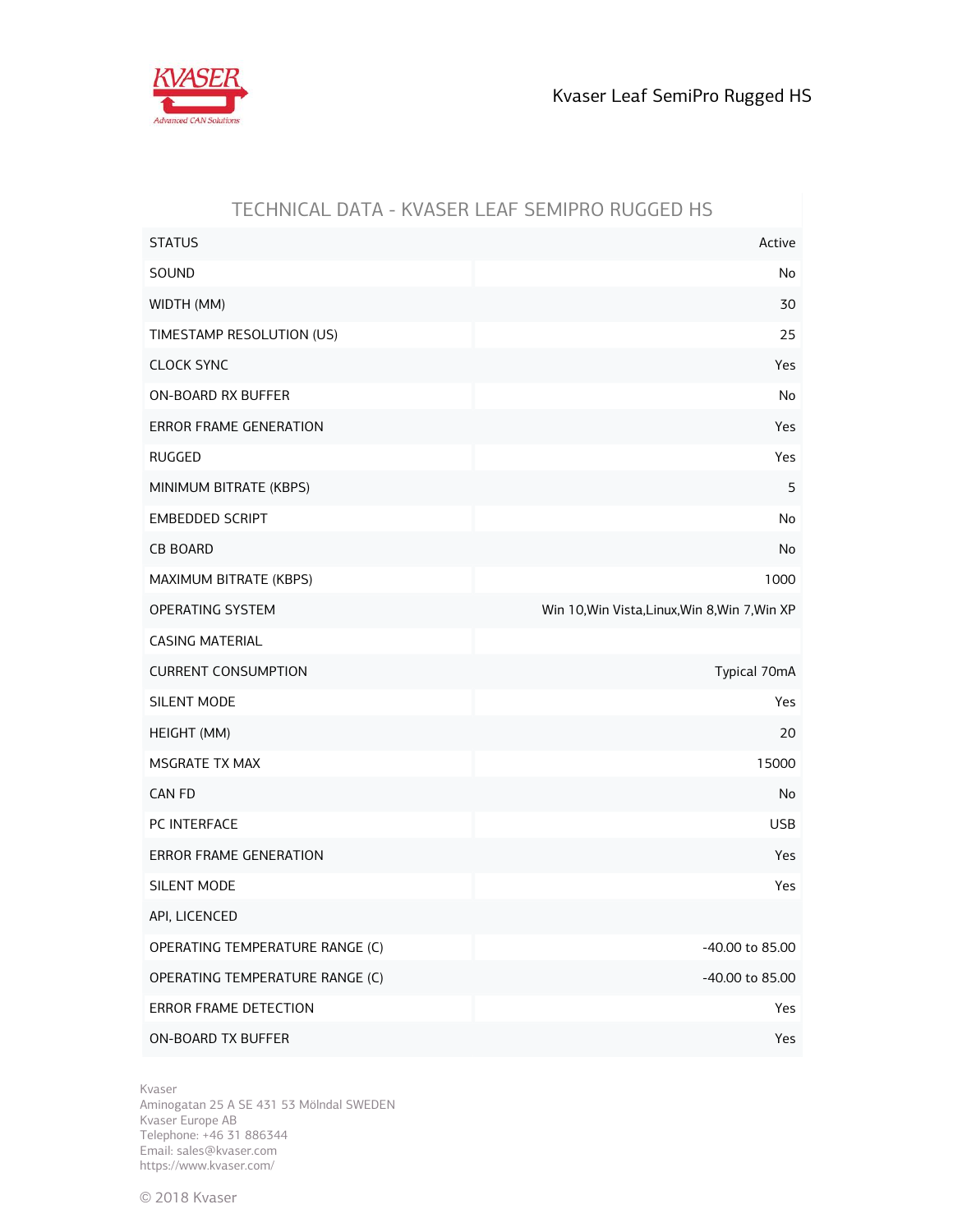

| WEIGHT (G)                 | 160.0                      |
|----------------------------|----------------------------|
| NETWORK CHANNEL(S)         | 1 x CAN HS                 |
| PLAY BACK LOG FILE         | No                         |
| MSGRATE RX MAX             | 15000                      |
| TIMESTAMP RESOLUTION (US)  | 25                         |
| API, LICENCED              | None                       |
| <b>STATUS</b>              | Active                     |
| <b>CB BOARD</b>            | No                         |
| <b>ON-BOARD BUFFER</b>     | Yes                        |
| NETWORK CHANNEL(S)         | 1 x CAN HS                 |
| SOUND                      | No                         |
| <b>CURRENT CONSUMPTION</b> | 70 <sub>m</sub> A          |
| # OF CAN CHANNELS          | 1                          |
| <b>ON-BOARD TX BUFFER</b>  | No                         |
| <b>RUGGED</b>              | Yes                        |
| MSGRATE TX MAX             | 15000                      |
| ERROR COUNTERS READING     | No                         |
| MINIMUM BITRATE (KBPS)     | 5                          |
| <b>EMBEDDED SCRIPT</b>     | No                         |
| <b>IP CLASS</b>            | <b>IP65</b>                |
| <b>GALVANIC ISOLATION</b>  | Yes                        |
| <b>CERTIFICATIONS</b>      | CE, RoHS                   |
| PRODUCT GROUPS             | Leaf                       |
| PRODUCT GROUPS             | Leaf                       |
| API, FREE                  | Kvaser API, J2534, RP 1210 |
| # OF CAN CHANNELS          | $\mathbf{1}$               |
| DATABASE DBC SUPPORT       | No                         |
| MAXIMUM BITRATE (KBPS)     | 1000                       |

Kvaser

Aminogatan 25 A SE 431 53 Mölndal SWEDEN Kvaser Europe AB Telephone: +46 31 886344 Email: sales@kvaser.com https://www.kvaser.com/